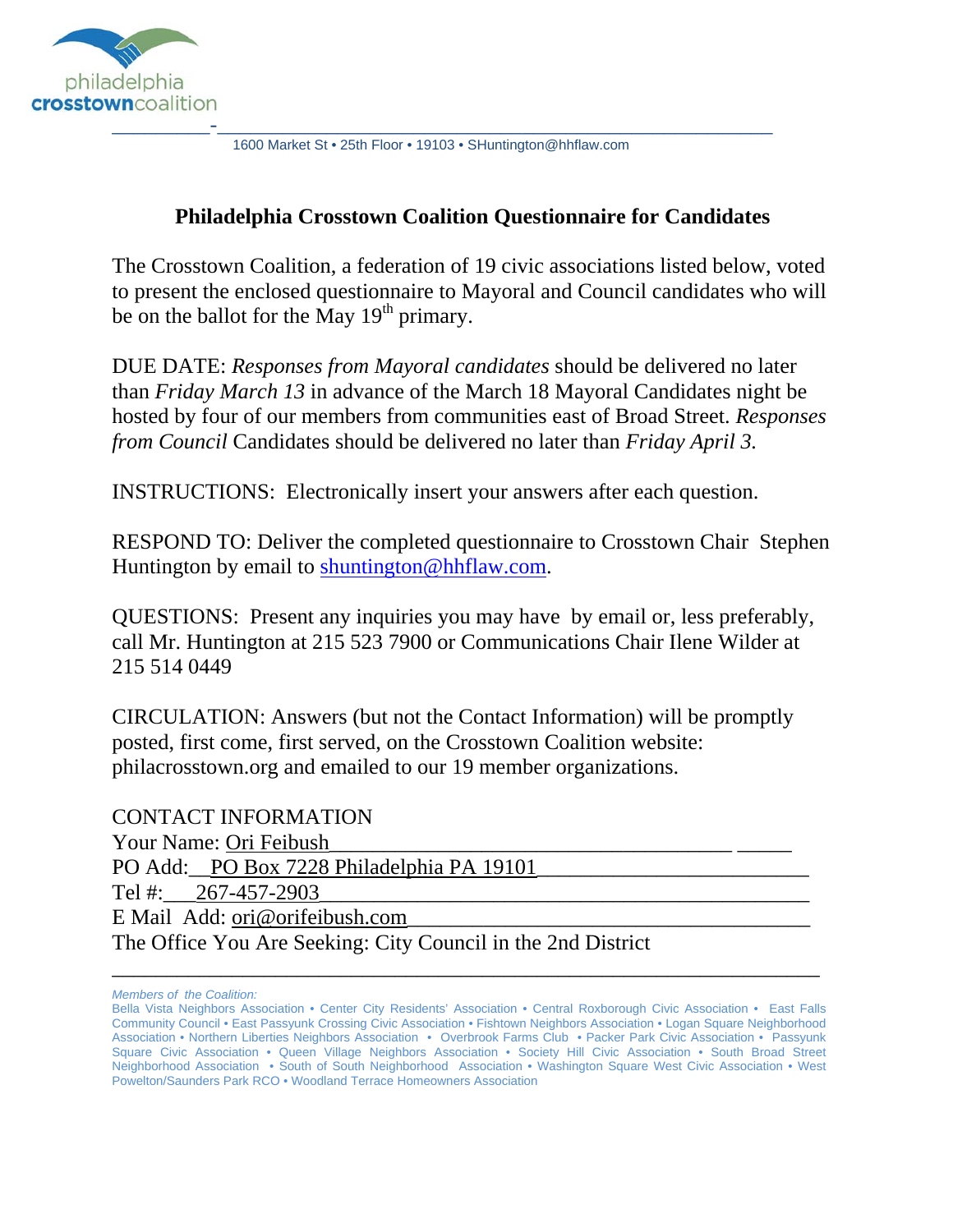# **TAX AND FINANCE QUESTIONS**

\_\_\_\_\_\_\_\_\_\_\_\_\_\_\_\_\_\_\_\_\_\_\_\_\_\_\_\_\_\_\_\_\_\_\_\_\_\_\_\_\_\_\_\_\_\_\_\_\_\_\_\_\_\_\_\_\_\_\_\_\_\_\_

#### 1. **TAX ABATEMENT**

Philadelphia's ten-year tax abatement eliminates real estate taxes on new construction and improvements (but not the underlying land) for ten years. Supporters argue that the lost tax revenue is more than offset by enhanced business, wage and sales tax collections and note that since the abatement went into effect, development activity has increased dramatically. Opponents argue that the abatement stimulates development for only high income housing, and reduces much needed city real estate tax revenue, of which more than 50% goes to schools.

*Should the ten year realty tax abatement continue as is?* No.

*Should it be modified or abolished?* Modified.

*If you favor modification, what modifications should be made?* Philadelphia's tax abatement has been critical in retaining and growing Philadelphia's tax base by encouraging young families to stay here and empty-nesters to move from the suburbs.

That being said, I would endorse reducing the tax abatement to an eight-year period. Studies from several economists have shown that a two year reduction in the tax abatement would have limited effect on new development. Any further reduction in the abatement would slow development too much and have an overall negative economic impact on the city.

Some have endorsed extending the abatement in lower income neighborhoods but I do not. The most important change we can make regarding property taxes is to correct the Actual Value Initiative's underassessment of *land* values.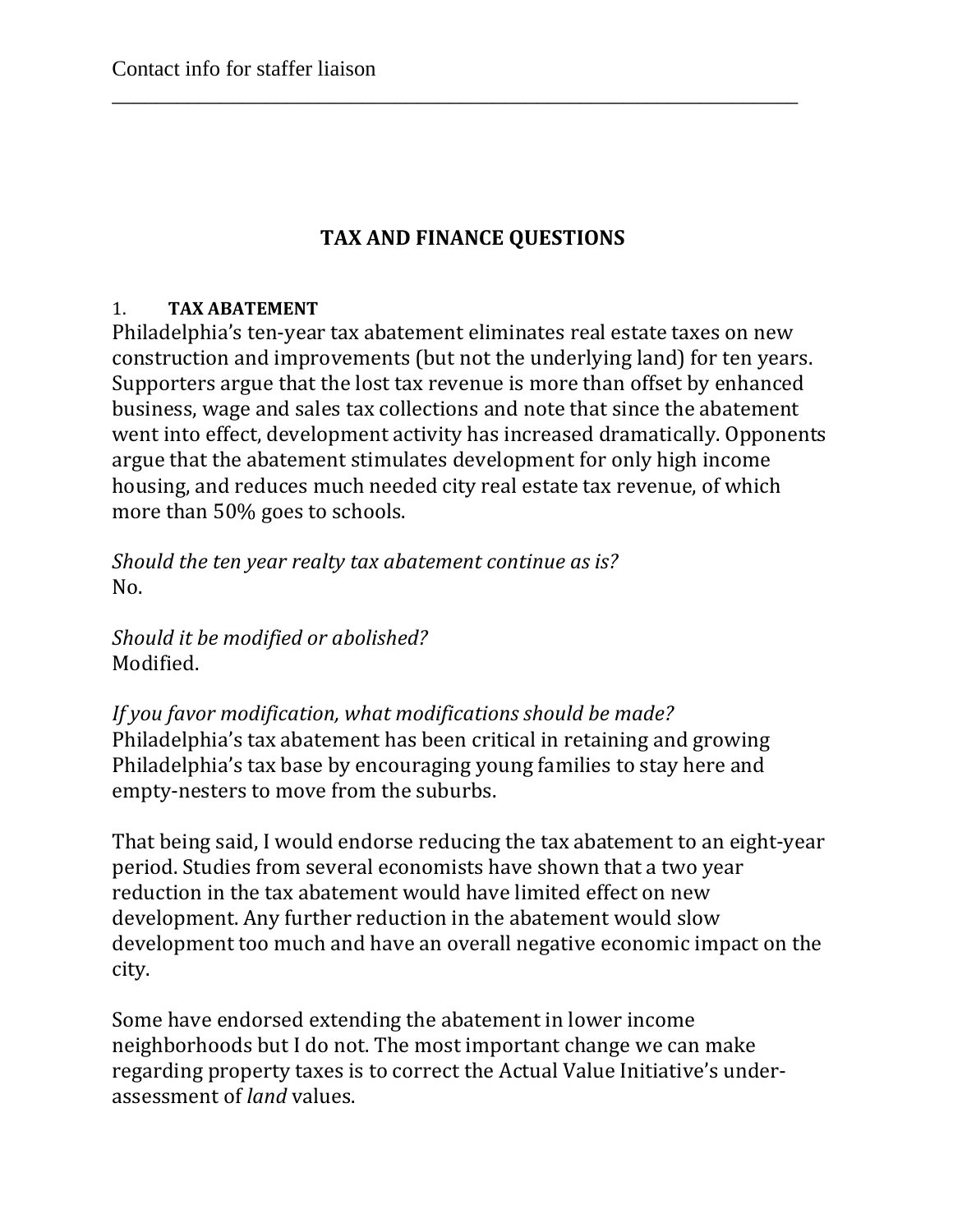#### 2. **REAL ESTATE TAXATION**

In 2013, for the first time in over two decades, the City reassessed all 579,000 parcels within the City limits. Tens of thousands of residential property owners were shocked to receive much higher property tax assessments

### *How frequently should reassessments occur?*

City-wide reassessments should take place every three years. However, every property that sells in an arm's length transaction should be immediately reassessed using the sale price as a new value.

With the next reassessment, OPA must 1) sort out the uniformity problems that plagued the assessments associated with AVI, and 2) correct the overassessment of improvements and the under-assessment of land in certain parts of the city. Generally speaking, a brick is worth the same everywhere while land values change dramatically from neighborhood to neighborhood. In some neighborhoods, inflated AVI assessments on improvements discourage homeowners from improving the appearance of their homes and inaccurately low AVI assessments on land make it easy for developers to sit on vacant lots indefinitely.

# *3.* **WAGE TAX**

Philadelphia receives 66% of its tax revenue from wages and business receipts; in contrast, in New York City and Washington DC, 34% and 35% of tax revenues are from wages and business receipts. In those two cities, proceeds from real estate taxes are much larger  $(41\%$  and  $36\%$ , respectively) than in Philadelphia, where this value is 17%. Critics contend that Philadelphia's reliance on wage/business taxes drives workers and businesses out of the city because it is easier to relocate people than it is to relocate offices and factories.

*Should Philadelphia shift more of its revenue sourcing from wage and business taxes to real estate taxes?* No.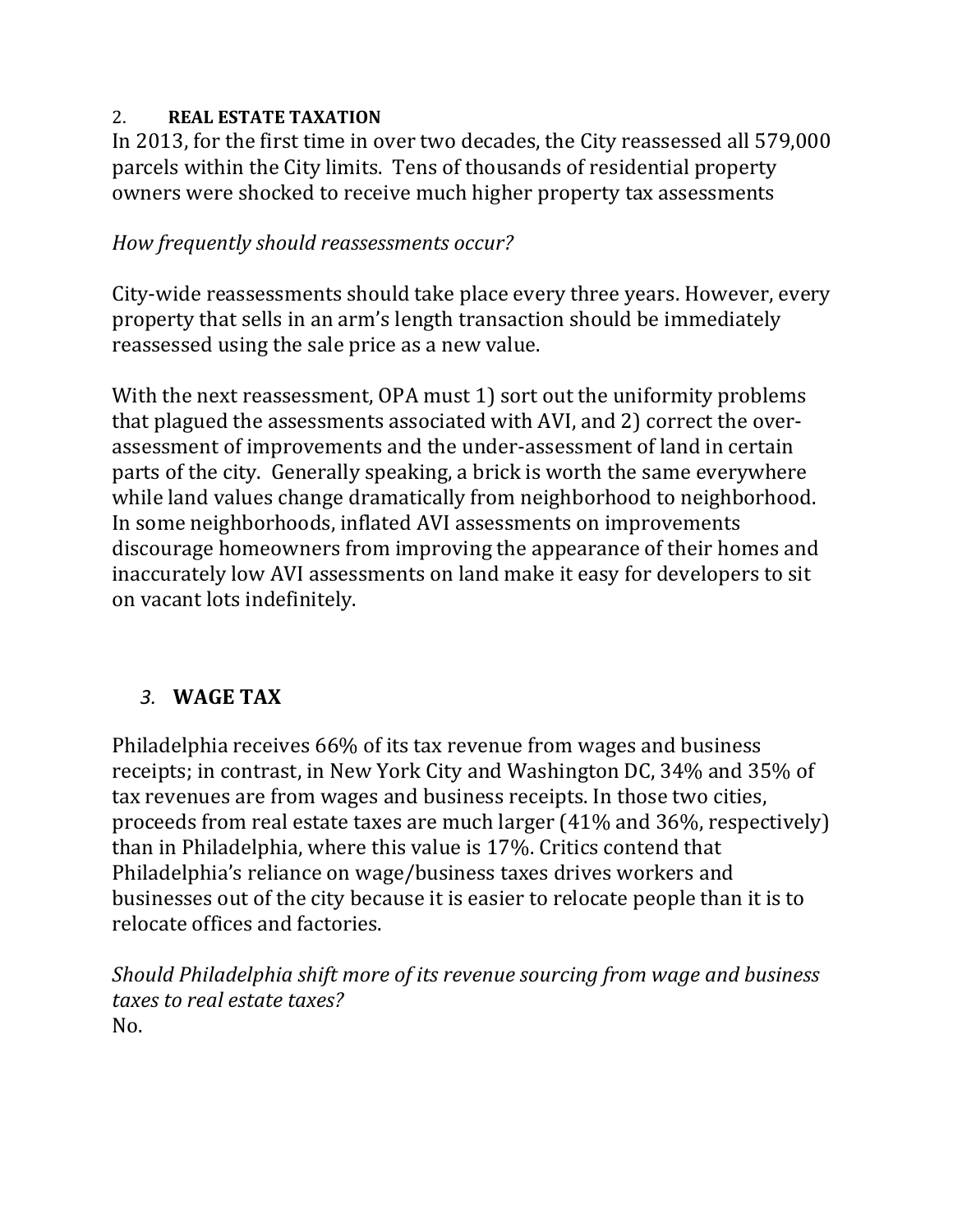*If you believe we should shift away from wage and business taxes to real estate taxes, how would you propose to do this?*

#### *If you do not believe that such a shift should occur, why not?*

A shift from wage and business taxes to real estate taxes would be regressive for many low-income residents.

It's apples and oranges to compare Philadelphia to NY or DC as total property values in those cities dwarfs those in Philadelphia. A reduction of the wage tax of just 1% would increase real estate taxes by nearly 50% across the city.

A gradual move away from business and wage taxes is important but should be done by growing our tax base and not by shifting the burden.

#### 4. **DELINQUENT TAXES**

The City currently has over \$1 billion in delinguent taxes. Approximately half are delinquent property taxes and half are delinquent wage, business income, and related business taxes. Each year, the deficit grows, a trend which suggests that the City lacks the political will or competence (or both) to collect taxes. One tax collection strategy is to remove the collection task from the City and sell tax liens to private investors so that the private sector would set about collecting these debts. Proponents observe that because the \$1 billion delinquency shows that the City is incapable or unwilling to collect delinquent taxes, tax collections should be transferred to the private sector. Critics worry that private concerns would engage in improper collection tactics or fail to fairly treat tax delinquents who are down on their luck.

# *Should the City sell tax liens to private investors?*

Yes. Private investors are more capable of collecting delinquent taxes than the city has shown itself to be. The City should encourage tax lien sales to not only collect the huge amount of money currently owed, but to also collect money from delinquent property owners before the amount becomes uncollectable. Many abandoned homes and vacant lots in some of the most blighted communities are decades in arrears. The City would not only encourage tax collection, but also more vibrant communities by encouraging more active tax collection.

That being said, the city must include some protections for citizens in need. Thousands of people losing their homes and having nowhere else to go is no solution to this problem.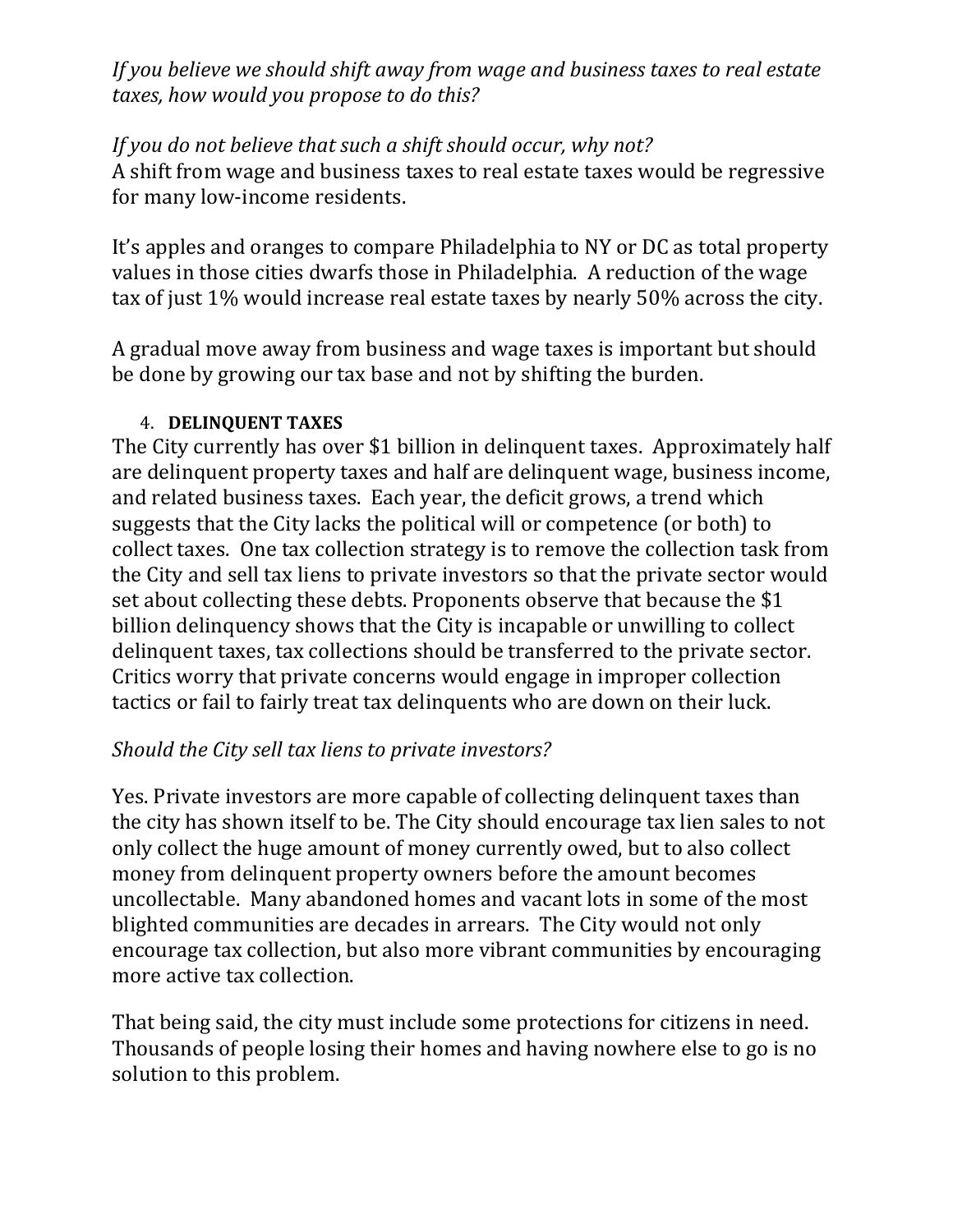### 5. **PGW SALE**

Advocates of the recent failed sale of the Philadelphia Gas Works (PGW) favored the sale because the City could use the proceeds, about \$400 million, to reduce the \$5 billion underfunding of the City's pensions. They further contended that the City had no business running a gas company, that City ownership leaves open the door for patronage positions at PGW, that City ownership limited the business opportunities of the operation, and that under public ownership, it will take nearly 90 years to replace the City's ancient and increasingly unsafe gas mains. Opponents asserted that a sale would eliminate PGW's annual \$18 million contribution to the City's general fund. Opponents were also concerned that even though a privately operated PGW, like PECO, would be regulated by the Public Utility Commission, a private operator would be more likely to raise rates and be less responsive to the needs of low income residents than a City owned utility. Critics also contended that the private operator produced no credible plan for upgrading infrastructure that would not have entailed substantial long-term rate increases, Both sides presented reports substantiating their positions. Despite these divergent views, City Council decided not to hold public hearings on the proposal, let alone conduct a yea or nay vote.

*Do you believe that City Council should have conducted public hearings on the PGW controversy? Please explain your answer.*

Unfortunately, the PGW sale turned into a battle between the Mayor's office and City Council, and as a result the sale never got a proper hearing. Such an important decision absolutely deserved a public hearing.

*What is your vision for the future of PGW?*

I believe that PGW should have been sold. Philadelphia should be focusing its resources on rebuilding schools and improving public services, not running a utility company. PGW should be a private utility that reinvests in infrastructure while providing reasonable protections for low-income residents 

# 6. **PENSIONS**

The City spends  $18\%$  of its budget – about \$660 million (in 2012) – on pensions. Even so, the City's pension obligations are currently underfunded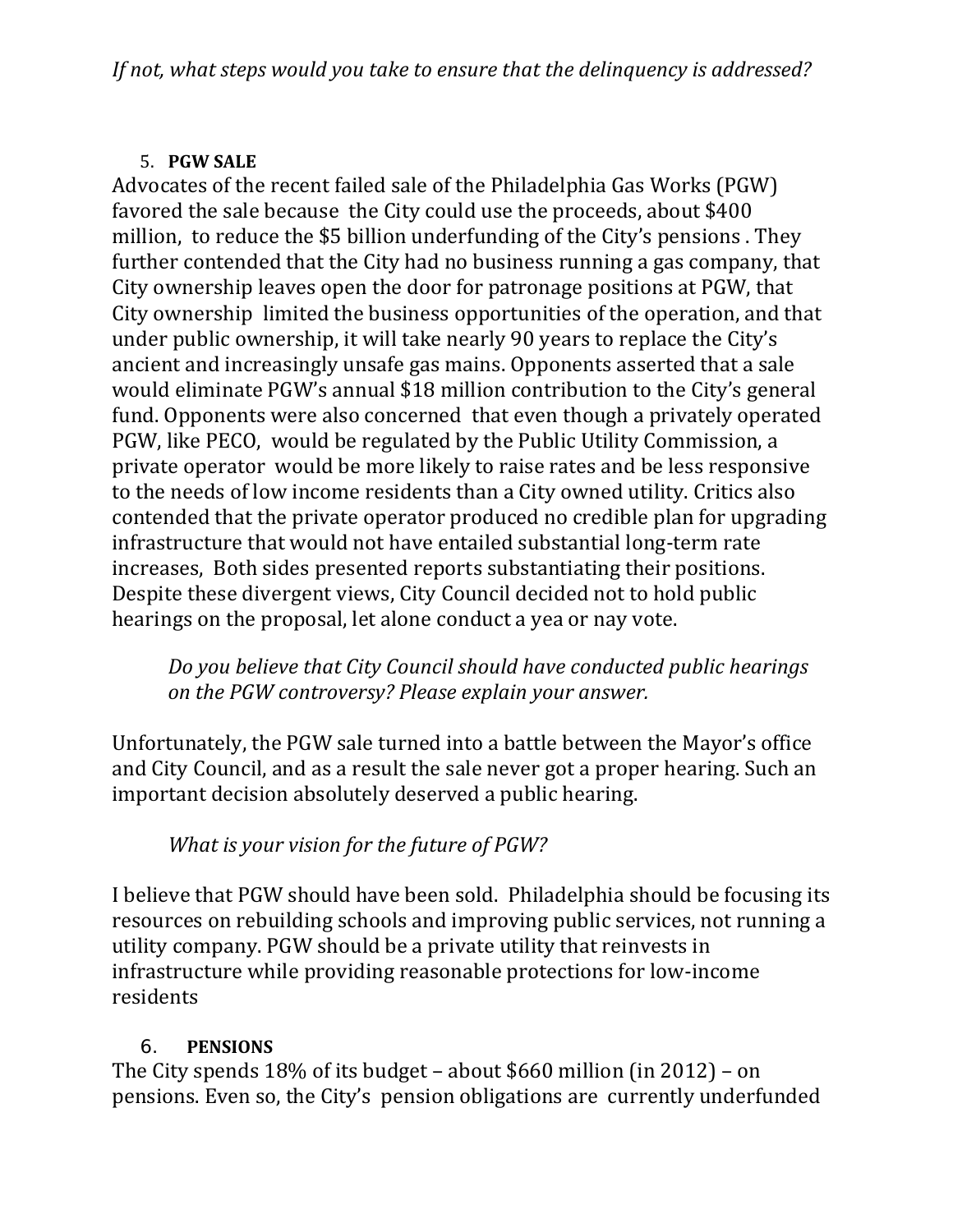by approximately \$5 billion, more than the \$4 billion the City expects to take in during the next fiscal year. Three questions:

*Do you believe that the City can "grow" its way out of this deficit– i.e. that prosperity in the City, as distinguished from tax hikes, will produce higher realty and business tax revenues so that the additional funds can be used to pay down the deficit OR that the City can somehow change its ways and pay down the deficit by better practices?* Both.

*If you do not believe that "growth" alone will suffice to address this issue, , which do you favor: raising taxes, cutting spending or selling assets? Depending on your answer, specifically identify the taxes to be raised, the names of the programs that should be cut (please no generalities like eliminating "waste* and *abuse"), or the assets to be sold.*

Unfortunately, the unfunded pension problem will not be solved simply or quickly. In all likelihood, a combination of higher taxes, reduced spending, and asset liquidation will be required.

On the tax side: If land were properly assessed and the tax rate were to remain the same, the taxes collected from vacant land would increase, as would taxes on properties with abatements. This would have the added benefit of additional funding for the School District.

Programs to cut: At this time, I'm honestly not sure. As a private citizen I certainly have opinions on different City offices and departments, but I don't know how they work from inside City Hall. As a Councilman, this is something that I'd carefully study in my first six months in office.

Assets to sell: The City should sell off PGW, City-owned parking garages, and City owned vacant lots. Selling City lots would eliminate maintenance costs and would immediately put additional millions of dollars onto the tax rolls every year.

*To gradually improve the pension plan's funding status, do you favor continuing the defined benefit plan for existing employees while instituting a defined contribution plan for more recently hired employees?*

Yes.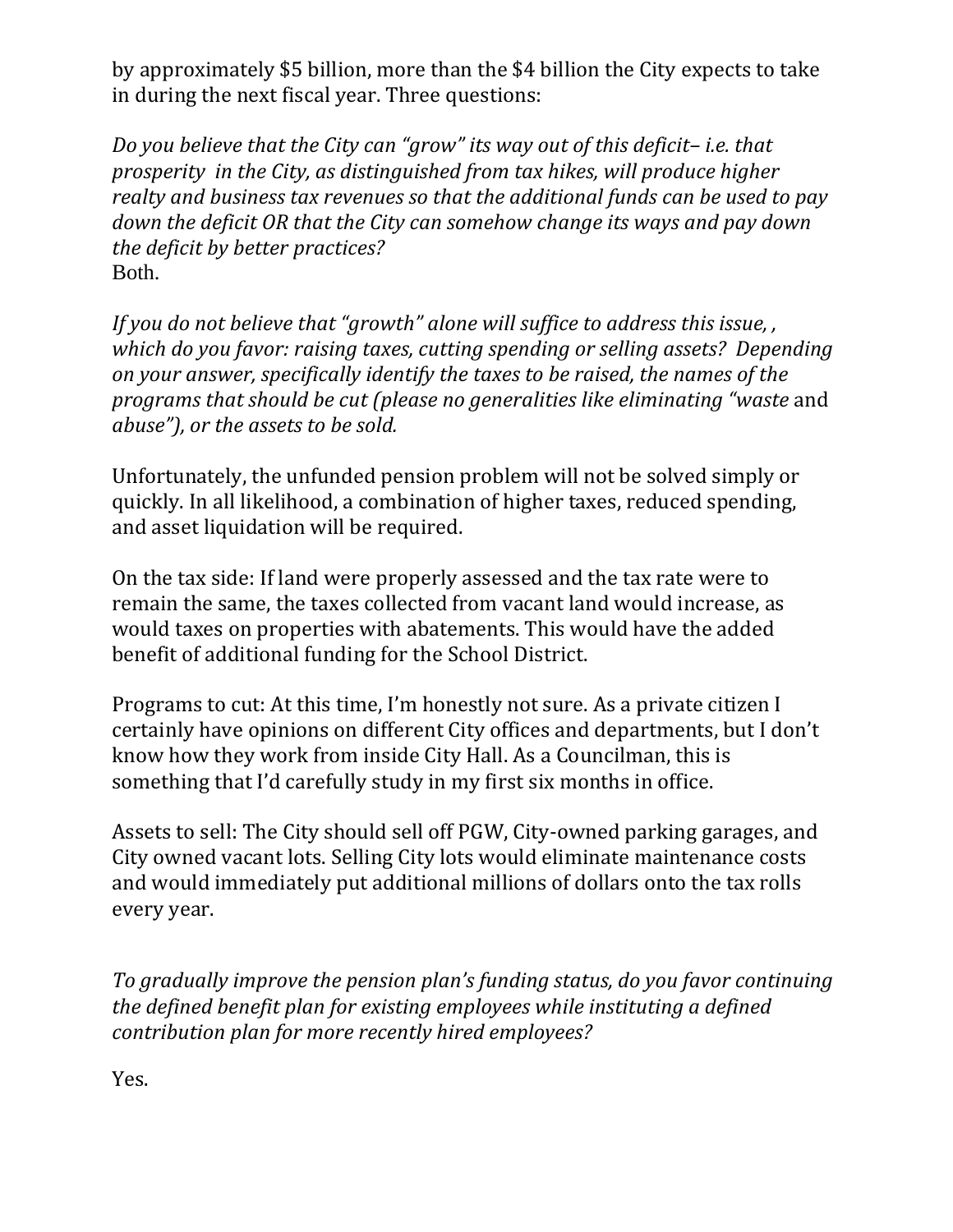# **DEVELOPMENT QUESTIONS**

## 7. **CHANGING NEIGHBORHOODS**

Some Philadelphia neighborhoods are changing, with better-off people moving into areas historically occupied by less well-off residents. This trend increases the city's tax base (and thus its ability to address the challenges many of its residents face) and often improves the physical characteristics of a neighborhood, but it can also bring unsettling changes, not only through increasing property taxes but also via alterations in the makeup of affected communities. 

*Other than providing real estate tax relief to long‐time residents whose assessments have increased due to rising values in the neighborhood, do you believe that government should intervene regarding these neighborhood changes?*

Yes. 

# *If so, list the disruptions you would target and the remedies you would suggest.*

Counter-intuitively, additional development would do much to curb rising prices in developing neighborhoods. Additional supply would reduce the upward price pressures being placed on the existing housing stock. Upzoning parcels on distressed commercial corridors would go far to reduce the barriers for those who wish to open businesses and employ residents in their communities.

As far as protecting current residents in changing neighborhoods, I would espouse smarter use of limited financial resources. Many residents are displaced because they do not have the resources to make basic repairs to their homes, not because of taxes – programs like LOOP are already in place to protect them from tax increases.

The current development of for-sale affordable housing is increasing displacement, not reducing it. A better approach would be to provide residents in need with  $$5,000-10,000$  grants to improve their homes. The cost of a new affordable housing unit could repair dozens of leaky roofs, countless damaged windows, and many broken boilers. This sort of program could help thousands of home owners improve and stay in their homes. 8. **ZONING RELIEF THROUGH COUNCIL**

In 2012, after years of effort, the City passed a comprehensive revision of its zoning code. Many developers with projects which do not conform to the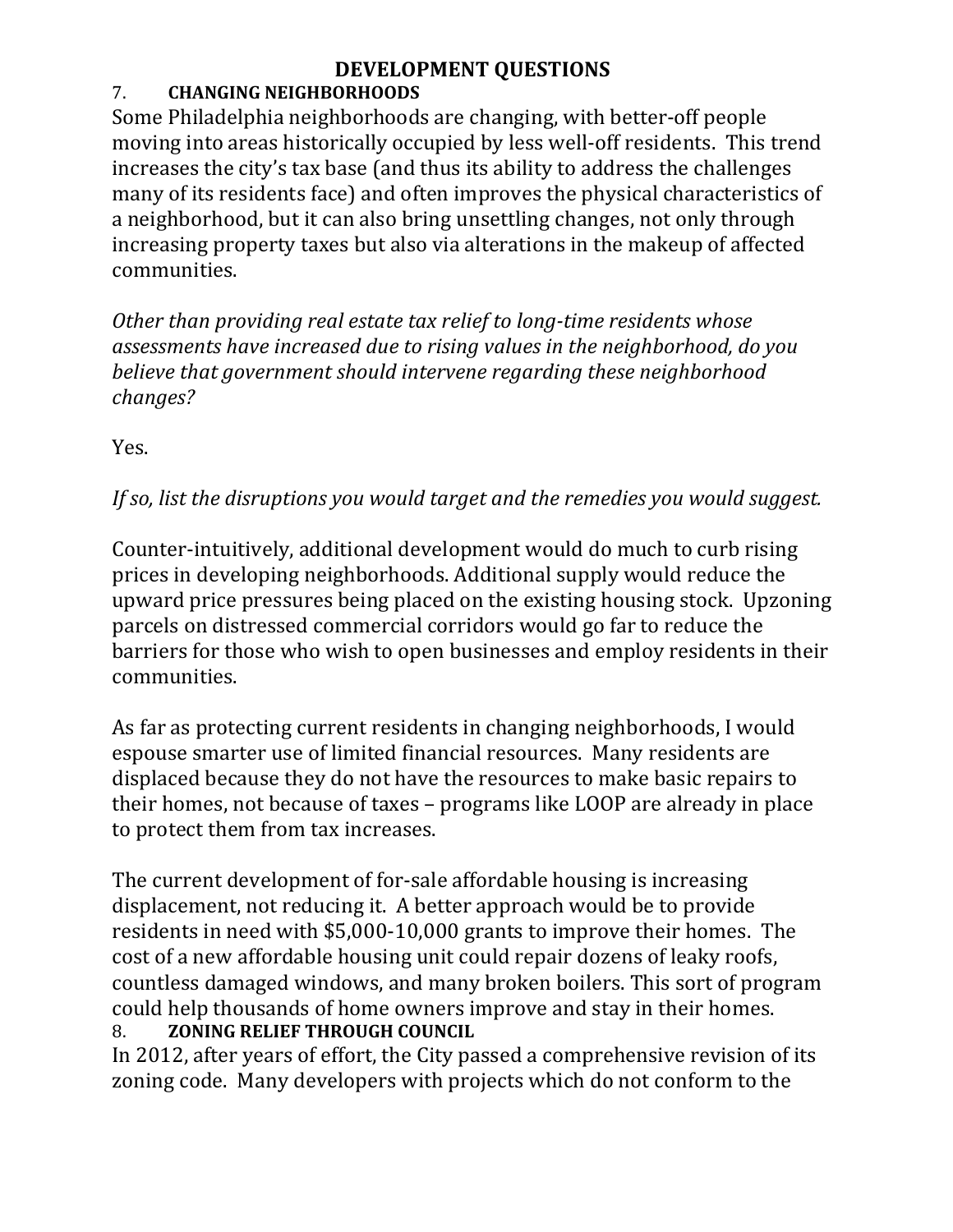new zoning code have sought City Council ordinances to revise the zoning of their parcels, without going through the Zoning Board of Adjustment for a variance. Critics claim that zoning by council ordinance favors those with Council connections and/or big-ticket projects. Proponents argue that stakeholder input can be received in Council and that the Council procedure will encourage development because legal challenges to council ordinances are less likely than appeals from Zoning Board decisions.

*Would you vote for (or sign) ordinances enabling developments contrary to the zoning code and which have not received a variance from the Zoning Board of Adjustment? If so, under what circumstances would you vote for (or sign) such ordinances?*

No. I do not believe it is the Councilman's role to play judge and jury for any property in Philadelphia. I don't subscribe to the notion that zoning through ordinance somehow protects any neighborhood's best interests. Unfortunately, it seems that zoning ordinances are instead used as a reward for political contributions.

### 9. **CITY‐OWNED VACANT PROPERTIES**

The City owns some 10,000 vacant properties. These properties cost \$21 million per year to maintain. Selling these properties requires City Council approval under the newly enacted Land Bank Ordinance. Sales must also be reviewed by the 14-member vacant property review committee, composed of City officials. Some worry that these procedures serve to delay the sale of these properties and open the process to political bartering, favoritism, and waste. Others say that City Council and the Project Review Committee will appropriately protect the public interest and increase community input in redevelopment. 

# *Will you vote to amend the ordinance by eliminating the Council ordinance provision? Explain your response.*

No. A bank is where resources are held for long periods of time. I would commit to making sure every city-owned vacant parcel in the 2nd district is sold to the highest bidder or gifted for green space or community use by the end of my first term on City Council.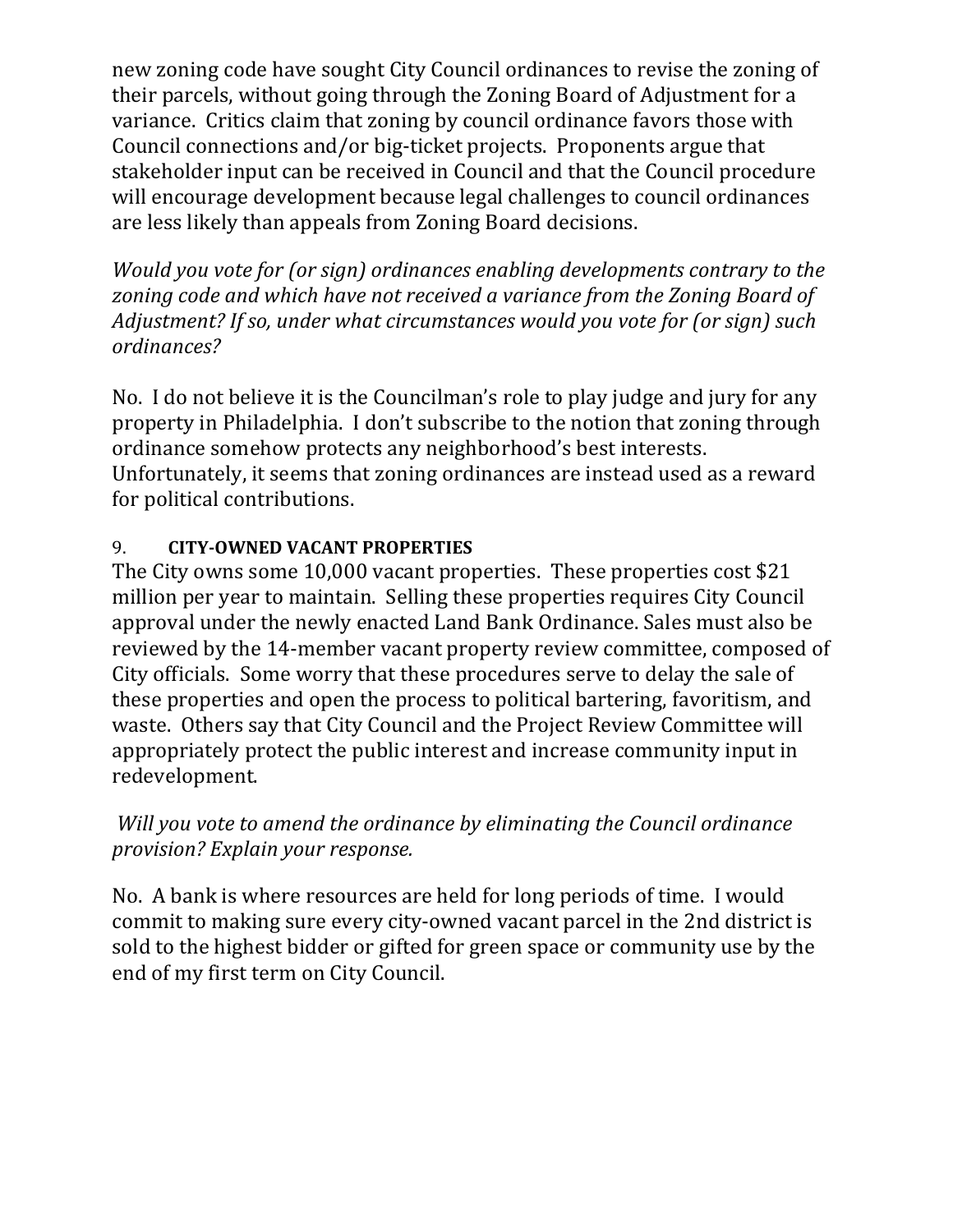#### **GOVERNMENT & ADMINISTRATION** 10. **ETHICS: CREATING A PERMANENT INSPECTOR GENERAL**

The current City Inspector General, Amy Kurland, holds office pursuant to an Executive Order originally issued in 1984 which could be rescinded at any time by any mayor.

*Are you willing to support for Bill 130001 calling for a ballot referendum to amend the City Charter to establish an independent Inspector General funded by taxpayer dollars who would have oversight over every city department?*

Yes.

*If elected Mayor, would you leave the current Executive Order in place and promptly fill the Inspector General's position?*

# I am not running for Mayor.

# 11. **UNFAIR ELECTORAL DISTRICTING**

"Gerrymandering" is drawing electoral districts to serve the interests of politicians or parties. A 2010 survey ranked two of Philadelphia City Council districts (5 and 7) among the top ten gerrymandered districts nationwide, with two others  $(1 \text{ and } 9)$  also highly ranked on the gerrymandering scale.

*Would you vote to amend the City Charter in 2015 so that the next redistricting in 2020 will be conducted by an independent, non‐partisan commission?*

Yes. Under the current system politicians get to pick their voters. I support a system where voters get to pick their politicians.

# 12. **ELECTION ADMINISTRATION**

Philadelphia elects three "City Commissioners" whose only duty is to administer elections. They serve four years regardless of their performance. In most cities, the election process is not run by three people, but by one, who is appointed by the mayor and can be removed for poor performance. Proponents say that the current system in Philadelphia empowers voters who can reject ineffectual or dishonest Commissioners. Detractors assert that Philadelphia voters are largely unaware of the duties of the three City Commissioners whose job title does not describe their job function so that the ballot results do not reflect voter's assessments of on the job performance.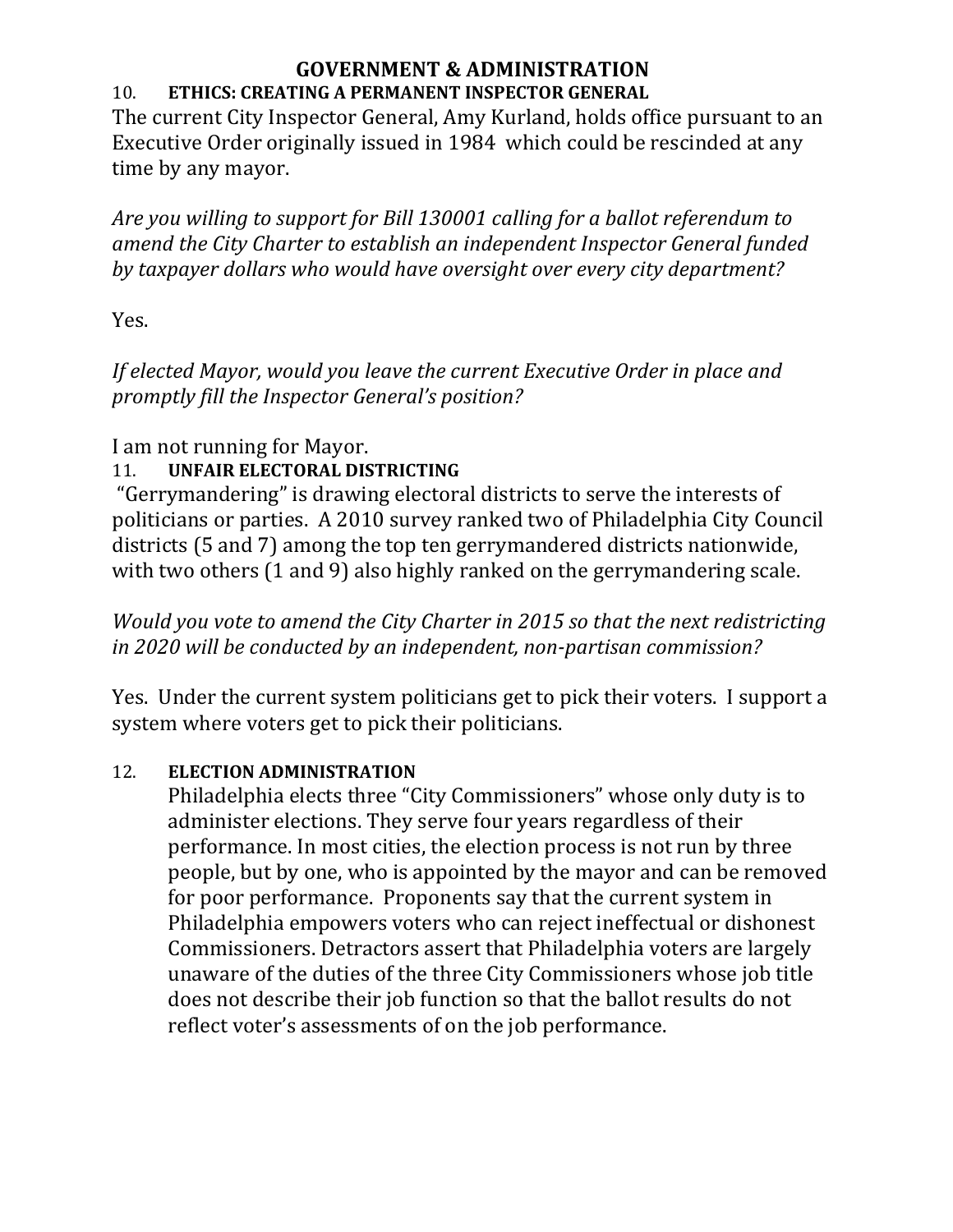*Would you vote to amend the City Charter, eliminating the City Commissioners and adding the position of an election administrator that reports to the Mayor*?

No. While the current structure of the Commissioners Office is not perfect, it provides for an appropriate system of checks and balances that would not exist if elections were run by an appointed official.

With regard to improving voters' understanding of the duties of the Commissioners, I would support a measure to rename the department to something more descriptive of their duties, like *Elections Commissioners* for example.

#### 13. **SHERIFF'S OFFICE**

Per the City Charter, the Sheriff's office is an elective position charged with responsibility for the sale of tax delinquent properties, courtroom security, and transport of inmates. Like the Clerk of Quarter Sessions, another elected office which was recently eliminated by a Charter revision, the Clerk of Quarter Sessions Court has been unable to account for the funds which it receives and its foreclosure procedures have been seen as partially responsible for the half billion dollars of property tax delinquencies. Critics of the Sheriff's office maintain that its functions should be administered by administration appointees who can be hired and fired based upon their competence. Defenders of the Office assert that Philadelphia's voters, not the Mayor, should choose who should conduct sheriff's sales, and arrange for courtroom security and inmate transport.

*Would you vote to abolish the Sherriff's office, transferring to other City agencies its functions (Sheriff's sales, courtroom security and inmate transfer )?*

Historically, I've been a huge critic of the Sheriff's office but I believe that the current Sheriff has been an improvement over his predecessors. In terms of whether the office should be appointed or elected, I'm indifferent. I would be interested to study the feasibility of separating the disparate tasks of real estate transactions and courtroom security into different offices.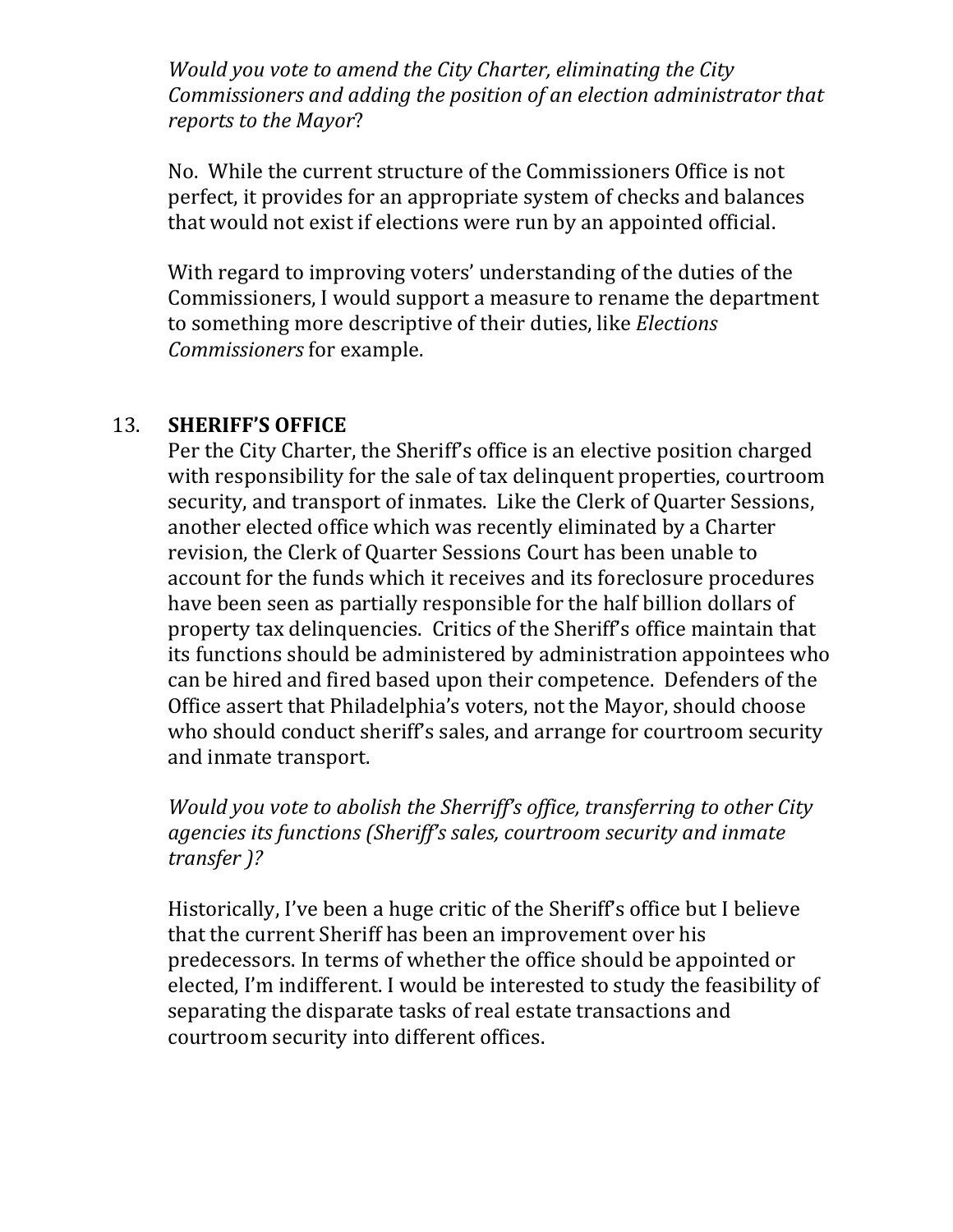#### 14. **ROLE OF NEIGHBORHOODS IN DEVELOPMENT & QUALITY OF LIFE**

Philadelphia is called the city of neighborhoods, but many of our basic planning, resource, and development decisions are made with little or no effective input of neighborhoods--vital stakeholders in the city's future. These include overall development patterns, placement and design of special events, major construction, and placement and operation of key public facilities—each of which can have major impacts on adjacent communities. Some measures have been made, such as the design review process is zoning code and open public involvement. But these remain advisory, and most localized decisions and issues are still the purview of district Councilpeople rather than the administration.

*What would you do to give neighborhoods more meaningful roles in decisionmaking and more effective engagement as partners in the city's goals and mission?*

As the Councilperson for the 2nd District, I would not involve myself in zoning on a parcel by parcel basis at all. I would not introduce ordinances to support spot zoning, and would similarly not be writing letters of support or opposition for any projects. Rather, I would lead broad conversations with stakeholders and residents focused on remapping in the district. These conversations would include both the needs the wants of each community and the economic realities of development. The current process allows neighbors to be intimately involved in development of specific properties but people don't have enough say in the vision and future of their communities.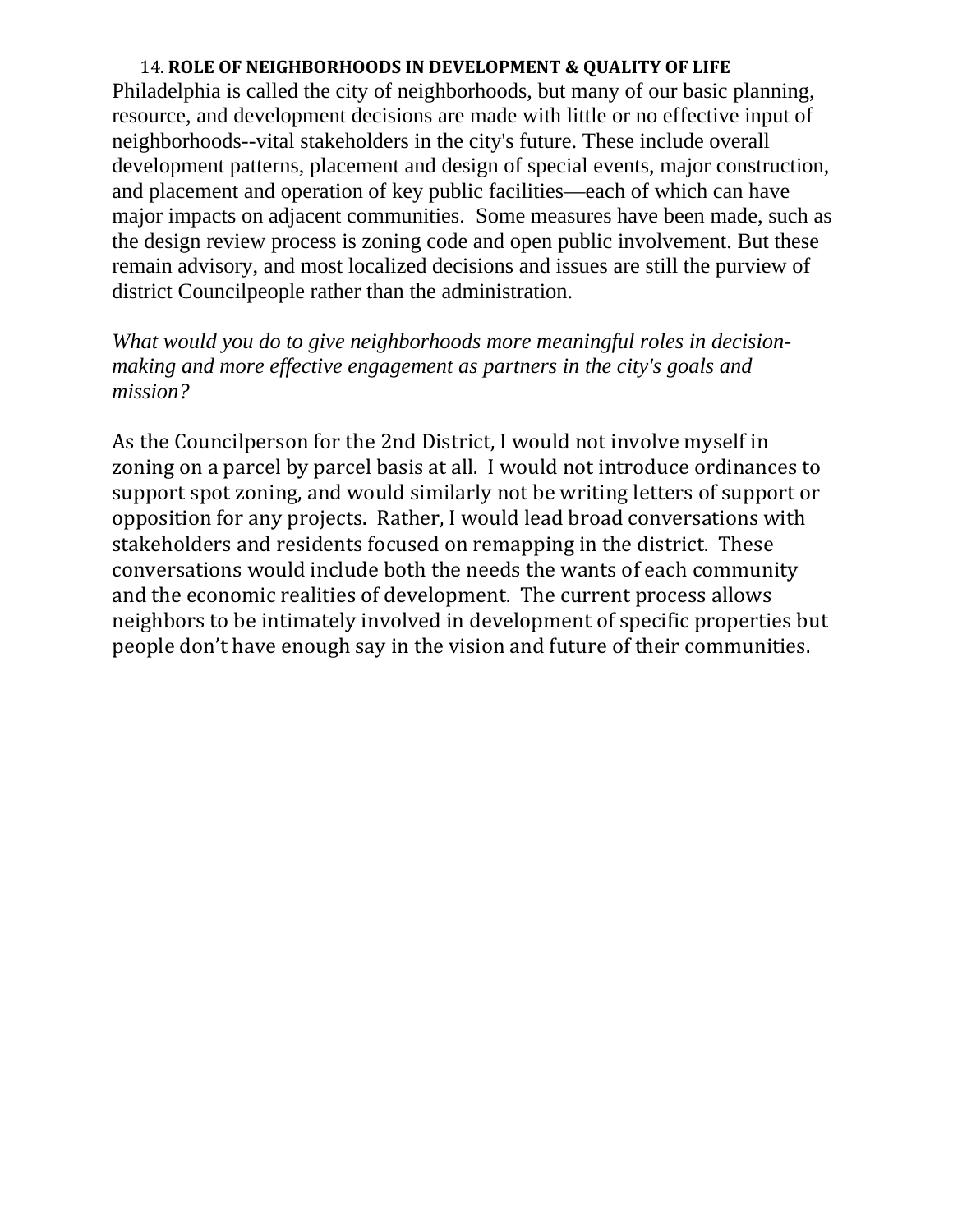#### 15. **SCHOOLS**

Per the Mayor's Tale of the Tape, In fiscal year 2013-2014, Philadelphia contributed \$1,216,319,000 to fund the School District, a contribution which accounted for 42.3% of the School District's revenues, a percentage smaller than Chicago  $(50.3\%)$ , Dallas  $(57.7\%)$  and Boston  $(67.2\%)$  but larger than Memphis (38.4%), Baltimore (20.7%) and Detroit (20.4%).

*What is the dollar amount of the contribution that you believe the City should make in fiscal year 2016 – 2017, your first year in office, and how you would finance it. Explain your conclusion*

While there is little secret that the School District is underfunded, it would be premature of me to commit to a specific budget for the 2016-2017 fiscal year. That being said, the proceeds generated through my policies of allowing for developers to pay storm-water impact fees and the sale of City owned vacant lots would raise much needed discretionary funds for public schools.

*Do you believe that any strings/conditions should be attached to the City's contributions to the School District budget and, if so, what are they?*

I would frankly be very uncomfortable with the possibility of withholding any funds from educating the children of Philadelphia.

#### **LIFESTYLE**

#### 16. **HOUSING FIRST**

Philadelphia has one of the lowest levels of street homelessness of any major American  $city - 1$  in 5,000 Philadelphians lives on the streets in comparison to 1 in 2,700 Bostonians, 1 in 1,800 Chicagoans, 1 in 300 San Franciscans or 1 in 100 Los Angelinos. [Source: Project Home, Saving Money, Saving Lives, 2009, at p. 4] Nevertheless, anyone who has spent time in our public spaces recognizes that there is a significant street population, typically suffering from mental illness or substance addiction, many of whom are likely not homeless. The City has implemented "housing first" programs that place individuals in supportive, permanent housing without regard to continued substance use and/or untreated mental health conditions and spends 108 miillion per year on homeless services.

*If housing is readily available for homeless people, should they be permitted to live in public spaces?*